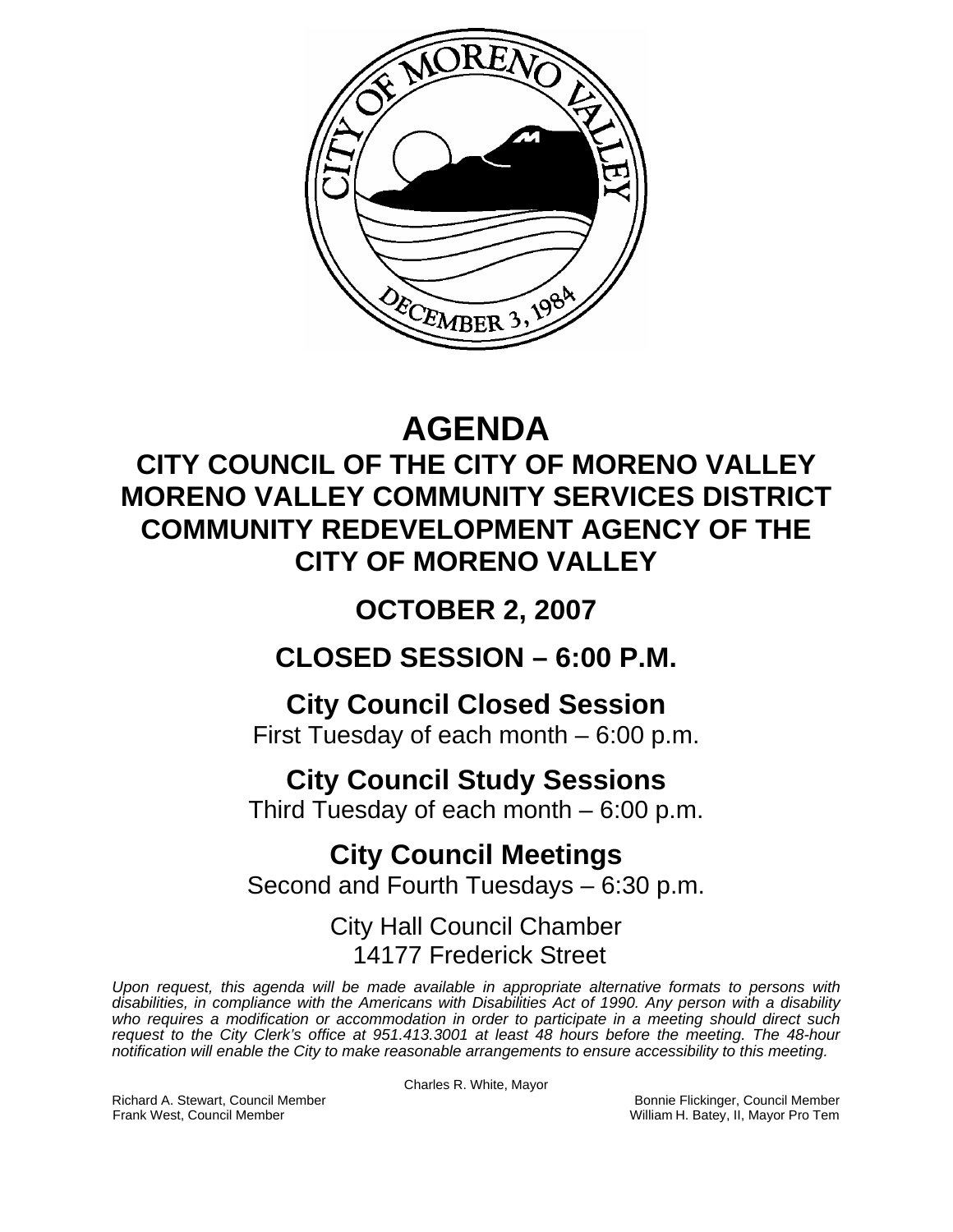#### **AGENDA MORENO VALLEY CITY COUNCIL MORENO VALLEY COMMUNITY SERVICES DISTRICT COMMUNITY REDEVELOPMENT AGENCY OF THE CITY OF MORENO VALLEY CLOSED SESSION – 6:00 P.M. OCTOBER 2, 2007**

#### **CALL TO ORDER**

#### **ROLL CALL**

#### **PUBLIC COMMENTS ON MATTERS UNDER THE JURISDICTION OF THE CITY COUNCIL**

There is a three-minute time limit per person. Please complete and submit a BLUE speaker slip to the City Clerk. All remarks and questions shall be addressed to the presiding officer or to the City Council and not to any individual Council member, staff member or other person.

#### **CLOSED SESSION**

A Closed Session of the City Council of the City of Moreno Valley will be held in the City Manager's Conference Room, Second Floor, City Hall. The City Council will meet in Closed Session to confer with its legal counsel regarding the following matter(s) and any additional matter(s) publicly and orally announced by the City Attorney in the Council Chamber at the time of convening the Closed Session. The Closed Session will be held pursuant to Government Code:

1) SECTION 54956.9(a) – CONFERENCE WITH LEGAL COUNSEL – EXISTING LITIGATION

| a) | Case:     | Rados v. City of Moreno Valley, et al. |
|----|-----------|----------------------------------------|
|    | Court:    | <b>Riverside Superior Court</b>        |
|    | Case No.: | RIC 425323                             |

- b) Case: *Webb v. City of Moreno Valley, et al.*  Court: Riverside Superior Court Case No.: RIC 426839
- c) Case: *Mireles & Beeler v. City of Moreno Valley, et al.*  Court: Riverside Superior Court Case No.: RIC 433878
- d) Case: *Granados v. City of Moreno Valley* Court: United States District Court, Central District of California Case No.: ED CV 06-01176 GAF MLG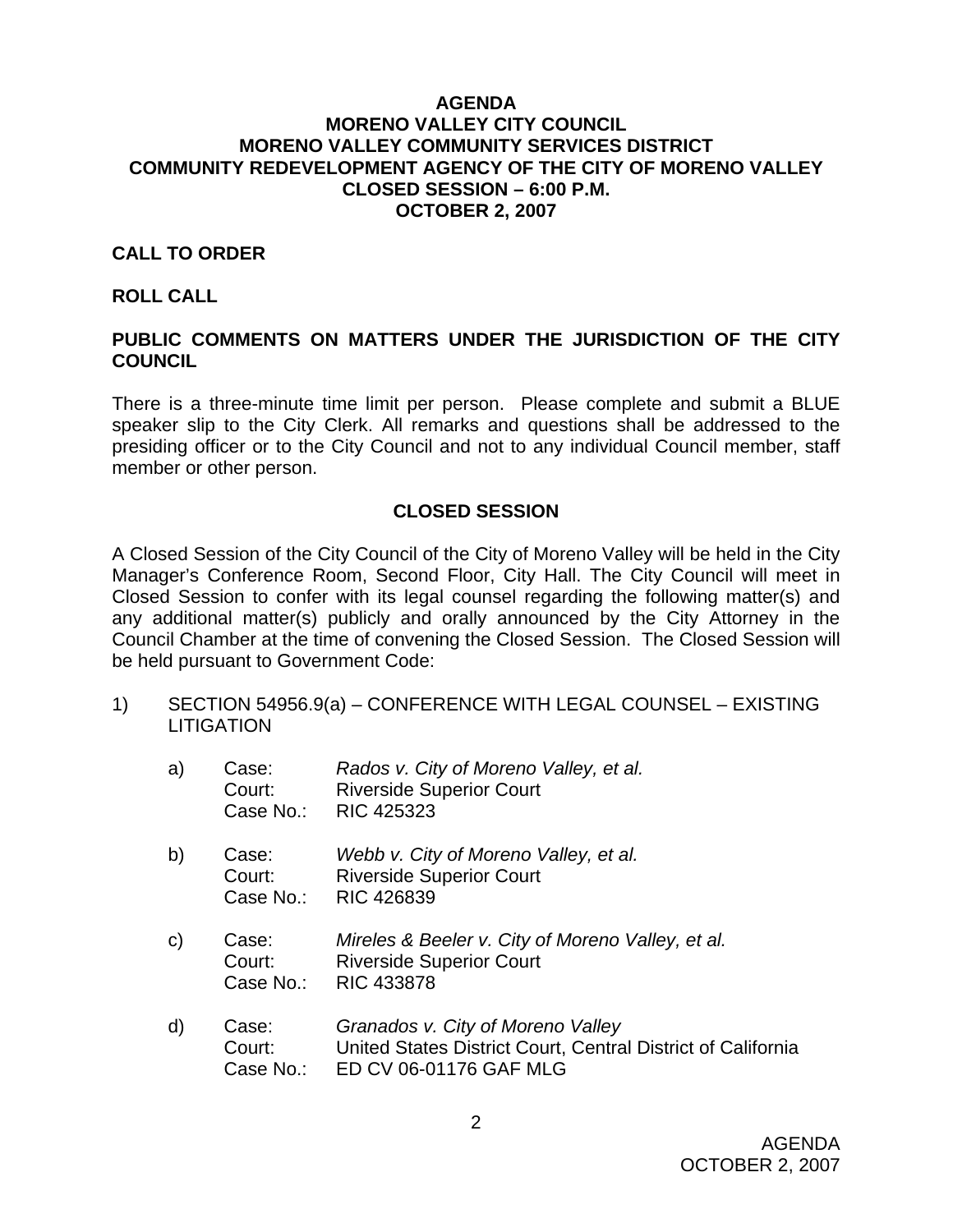- e) Case: *Ann Marie Thompson v. City of Moreno Valley* Court: Riverside Superior Court Case No.: RIC 456261 f) Case: *Danetra E. Ray v. City of Moreno Valley* Court: Riverside Superior Court Case No.: RIC 459427 g) Case: *Thomas Rudolph v. City of Moreno Valley, et al.*  Court: Riverside Superior Court Case No.: RIC 467385 h) Case: *Community Asset Management/Country Squire Mobile Estates v. City of Moreno Valley*  Court: Riverside Superior Court Case No.: RIC 465600 i) Case: *City of Moreno Valley, Community Redevelopment Agency of the City of Moreno Valley v. County of Riverside, et al.*  **Court:** Riverside Superior Court Case No.: RIC 476473 j) Case: *ENCO Utility Services Moreno Valley, LLC v. City of Moreno Valley/City of Moreno Valley v. ENCO Utility Services Moreno Valley, LLC*  **Court:** Riverside Superior Court Case No.: 478023 k) Case: *Teague & Perez v. City of Moreno Valley, et al.*  Court: Riverside Superior Court Case No.: RIC 472690
- l) Case: *Michael Stremski v. City of Moreno Valley, et al.*  Court: Riverside Superior Court Case No.: RIC 472134
- 2) SECTION 54956.9(b)(1) CONFERENCE WITH LEGAL COUNSEL SIGNIFICANT EXPOSURE TO LITIGATION Number of Cases: 2
- 3) SECTION 54956.9(c) CONFERENCE WITH LEGAL COUNSEL INITIATION OF LITIGATION Number of Cases: 2
- 4) SECTION 54957 PUBLIC EMPLOYEE APPOINTMENT Title: City Clerk